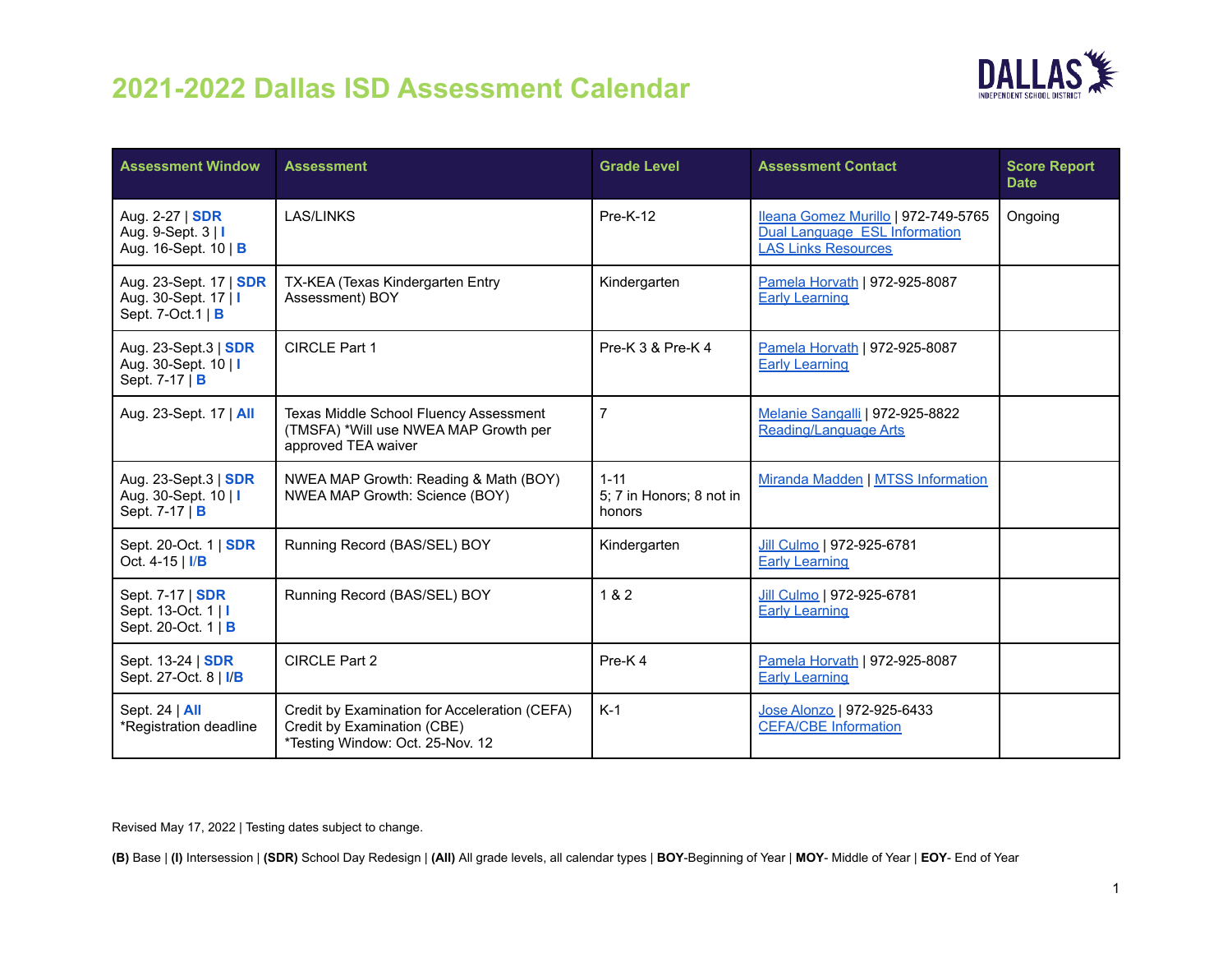

| <b>Assessment Window</b> | <b>Assessment</b>                                                | <b>Grade Level</b>                           | <b>Assessment Contact</b>                                                                                 | <b>Score</b><br><b>Report Date</b> |
|--------------------------|------------------------------------------------------------------|----------------------------------------------|-----------------------------------------------------------------------------------------------------------|------------------------------------|
| Sept. 27-Oct. 8   All    | Common Assessments (Fall)                                        | 3-8, EOC Subjects                            | Celina Jimenez   972-925-6422<br><b>CA Information</b>                                                    |                                    |
| Oct. 1 (Ongoing)         | TSIA <sub>2</sub>                                                | 12                                           | Fred Washington   972-925-6419<br><b>TSIA2 Campus Resource Drive</b>                                      |                                    |
| Oct. 4-7                 | Fast-Track ACP- Semester 1/Quarterly ACP                         | $9 - 12$                                     | Assessment Department   972-925-8940<br><b>Quarterly/Fast-Track Information</b>                           | 24 hours<br>after testing          |
| Oct. 5                   | <b>ACT School Day</b>                                            | 12                                           | Aren Robinson   972-925-5475<br><b>ACT Information</b>                                                    |                                    |
| Oct. 13                  | PSAT/NMSQT                                                       | 10, 11 DISD Scholars<br>9 & 11 AVID Scholars | <b>Erinn Wilcots   972-925-6455</b><br><b>Advanced Academic Services</b><br><b>PSAT/NMSQT Information</b> |                                    |
| Oct. 18-22               | <b>PSAT 8/9</b>                                                  | 8, 9                                         | Erinn Wilcots   972-925-6455<br><b>Advanced Academic Services</b><br><b>PSAT/NMSQT Information</b>        |                                    |
| Oct. 18-29               | G/T Testing                                                      | $1 - 5$                                      | Darius Thomas   972-925-8864<br><b>Advanced Academic Services</b>                                         |                                    |
| Oct. 18-Nov. 19          | Physical Fitness Assessment (for secondary<br>fall only courses) | $6 - 12$                                     | Rhonda Rutherford-Odom   972-925-6771<br><b>STEM Health and Physical Education</b><br><b>Department</b>   | Nov. 29-Dec.<br>10                 |
| Nov. 8-12                | Armed Services Vocational Aptitude Battery<br>(ASVAB)            | $9 - 12$                                     | <b>Assessment Department   972-925-8940</b><br><b>ASVAB Information</b>                                   |                                    |

Revised May 17, 2022 | Testing dates subject to change.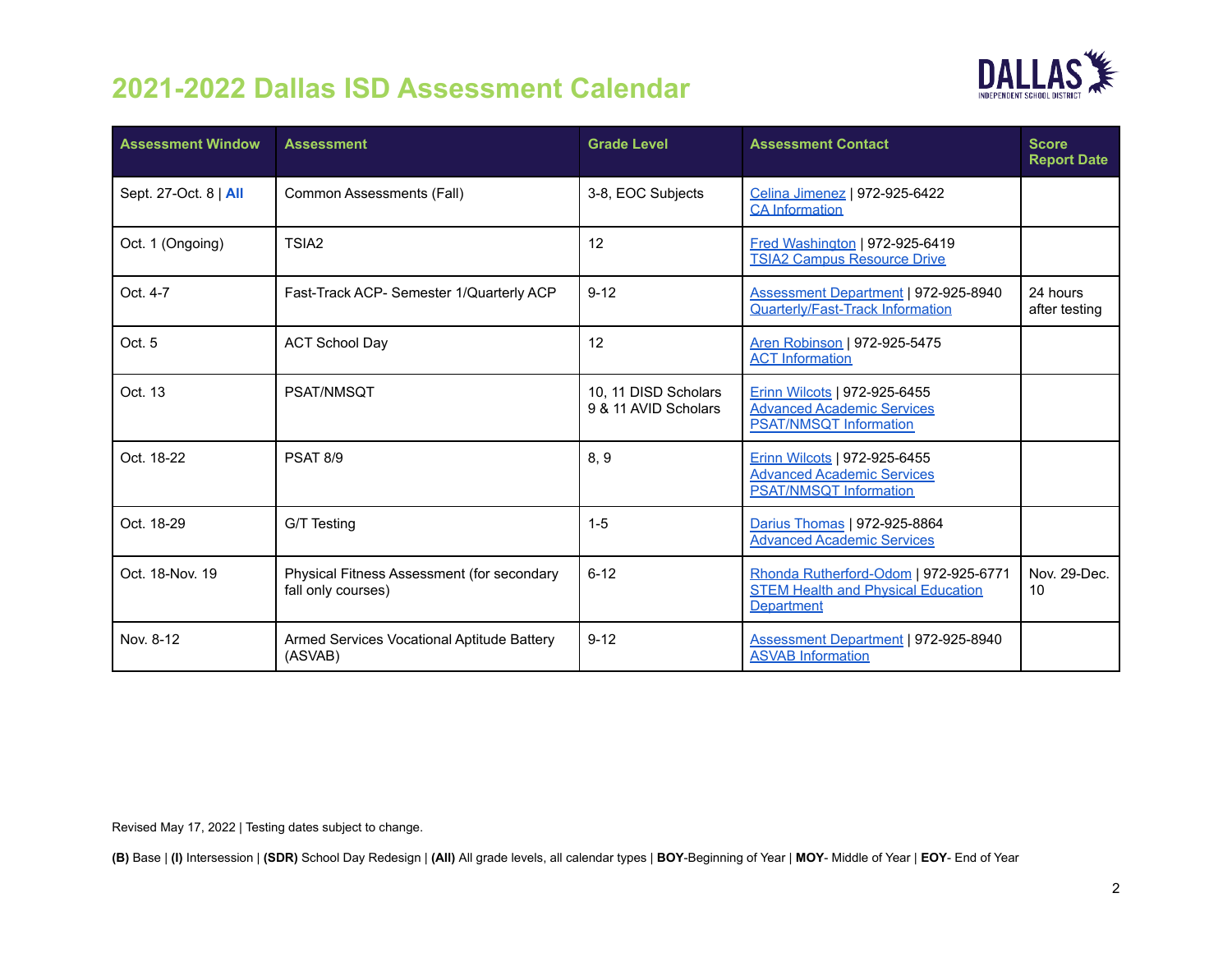

| <b>Assessment Window</b>                | <b>Assessment</b>                                                                                                                                | <b>Grade Level</b> | <b>Assessment Contact</b>                                                       | <b>Score</b><br><b>Report Date</b> |
|-----------------------------------------|--------------------------------------------------------------------------------------------------------------------------------------------------|--------------------|---------------------------------------------------------------------------------|------------------------------------|
| Dec. 7 (Paper)<br>Dec. 7-10 (Online)    | STAAR EOC: English I                                                                                                                             | $9 - 12$           | Assessment Department   972-925-8940<br><b>STAAR Information</b>                |                                    |
| Dec. 9 (Paper)<br>Dec. 9-10 (Online)    | STAAR EOC: English II                                                                                                                            | $9 - 12$           | Assessment Department   972-925-8940<br><b>STAAR Information</b>                |                                    |
| Dec. 7-10 (Paper)<br>Dec. 7-17 (Online) | STAAR EOC: Algebra, Biology, US History                                                                                                          | $9 - 12$           | Assessment Department   972-925-8940<br><b>STAAR Information</b>                |                                    |
| Dec. 10 Deadline                        | STAAR EOC: Last day for all paper testing<br>(E1, E2, A1, Bio, U.S. Hist)                                                                        | $9 - 12$           | Assessment Department   972-925-8940<br><b>STAAR Information</b>                |                                    |
| Dec. 17 Deadline                        | STAAR EOC: Last day for all online testing<br>(A1, Bio, U.S. Hist)                                                                               | $9 - 12$           | Assessment Department   972-925-8940<br><b>STAAR Information</b>                |                                    |
| Dec. 13-17   All                        | Assessment of Course Performance (ACP)                                                                                                           | Elementary         | <b>Assessment Department   972-925-8940</b><br><b>ACP Information</b>           |                                    |
| Dec. 13-17   All                        | Assessment of Course Performance (ACP)                                                                                                           | Secondary          | Assessment Department   972-925-8940<br><b>ACP Information</b>                  |                                    |
| Dec. 14-17                              | Fast-Track ACP- Semester 2/Quarterly ACP                                                                                                         | $9 - 12$           | Assessment Department   972-925-8940<br><b>Quarterly/Fast-Track Information</b> | 24 hours<br>after testing          |
| Jan.-Mar.                               | National Assessment of Educational Progress<br>(NAEP) *Designated dates by selected<br>campuses.<br>Selected campuses will be notified in August | 4, 8 Select Sample | Fred Washington   972-925-6419<br><b>NAEP Information</b>                       |                                    |

Revised May 17, 2022 | Testing dates subject to change.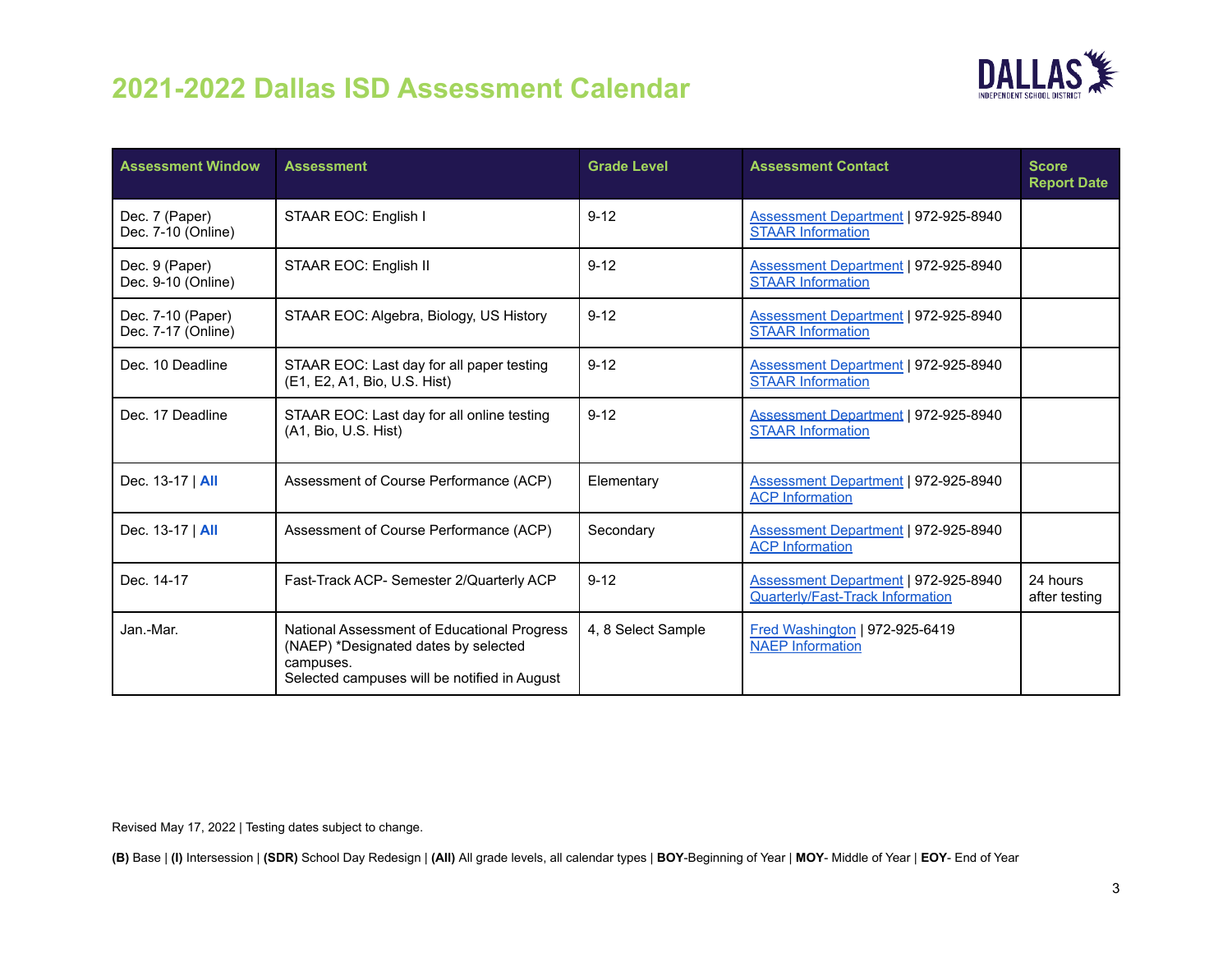

| <b>Assessment Window</b>                      | <b>Assessment</b>                                                                                                  | <b>Grade Level</b>                                    | <b>Assessment Contact</b>                                             | <b>Score</b><br><b>Report Date</b> |
|-----------------------------------------------|--------------------------------------------------------------------------------------------------------------------|-------------------------------------------------------|-----------------------------------------------------------------------|------------------------------------|
| Jan. 3-28   <b>SDR/B</b><br>Jan. 3-Feb. 4   I | CIRCLE (MOY)                                                                                                       | Pre-K                                                 | Pamela Horvath   972-925-8087<br><b>Early Learning</b>                |                                    |
| Jan. 3-28   <b>SDR/B</b><br>Jan. 3-Feb. 4   I | TX-KEA (MOY)                                                                                                       | Kindergarten                                          | Pamela Horvath   972-925-8087<br><b>Early Learning</b>                |                                    |
| Jan. 3-21   All                               | Texas Middle School Fluency Assessment<br>(TMSFA) *Will use NWEA MAP Growth per<br>approved TEA waiver             | $\overline{7}$                                        | Melanie Sangalli   972-925-8822<br><b>Reading/Language Arts</b>       |                                    |
| Jan. $3-21$   All                             | NWEA MAP Growth: Reading & Math (MOY)<br>NWEA MAP Growth: Science (MOY)                                            | $1 - 11$<br>5; 7 in Honors; 8 not in<br><b>Honors</b> | Miranda Madden   MTSS Information                                     |                                    |
| Jan. 5-19   All                               | Assessment of Course Performance (ACP)<br>Makeup window                                                            | $3 - 12$                                              | <b>Assessment Department   972-925-8940</b><br><b>ACP</b> Information |                                    |
| Jan. 24-Feb. 4   SDR/B<br>Jan. 31-Feb. 11   I | BAS/SEL (Running Record) MOY                                                                                       | $1 - 2$                                               | Jill Culmo   972-925-6781<br><b>Early Learning</b>                    |                                    |
| Jan. 31-Feb. 11   SDR/B<br>Feb. 7-18   I      | BAS/SEL (Running Record) MOY                                                                                       | Kindergarten                                          | Jill Culmo   972-925-6781<br><b>Early Learning</b>                    |                                    |
| Feb. 7-18                                     | <b>STAAR Stand-Alone Field Test</b>                                                                                | 3-8 and EOC Subjects                                  | Assessment Department   972-925-8940<br><b>STAAR Information</b>      |                                    |
| Jan. 31-Feb. 11   All                         | G/T Testing                                                                                                        | Kindergarten;<br>1-5 Second<br>Opportunity            | Darius Thomas   972-925-8864<br><b>Advanced Academic Services</b>     |                                    |
| Jan. 28<br>*Registration deadline             | Credit by Examination for Acceleration<br>(CEFA)<br>Credit by Examination (CBE)<br>Testing Window: Feb. 28-Mar. 25 | $K-12$                                                | Jose Alonzo   972-925-6433<br><b>CEFA/CBE Information</b>             |                                    |

Revised May 17, 2022 | Testing dates subject to change.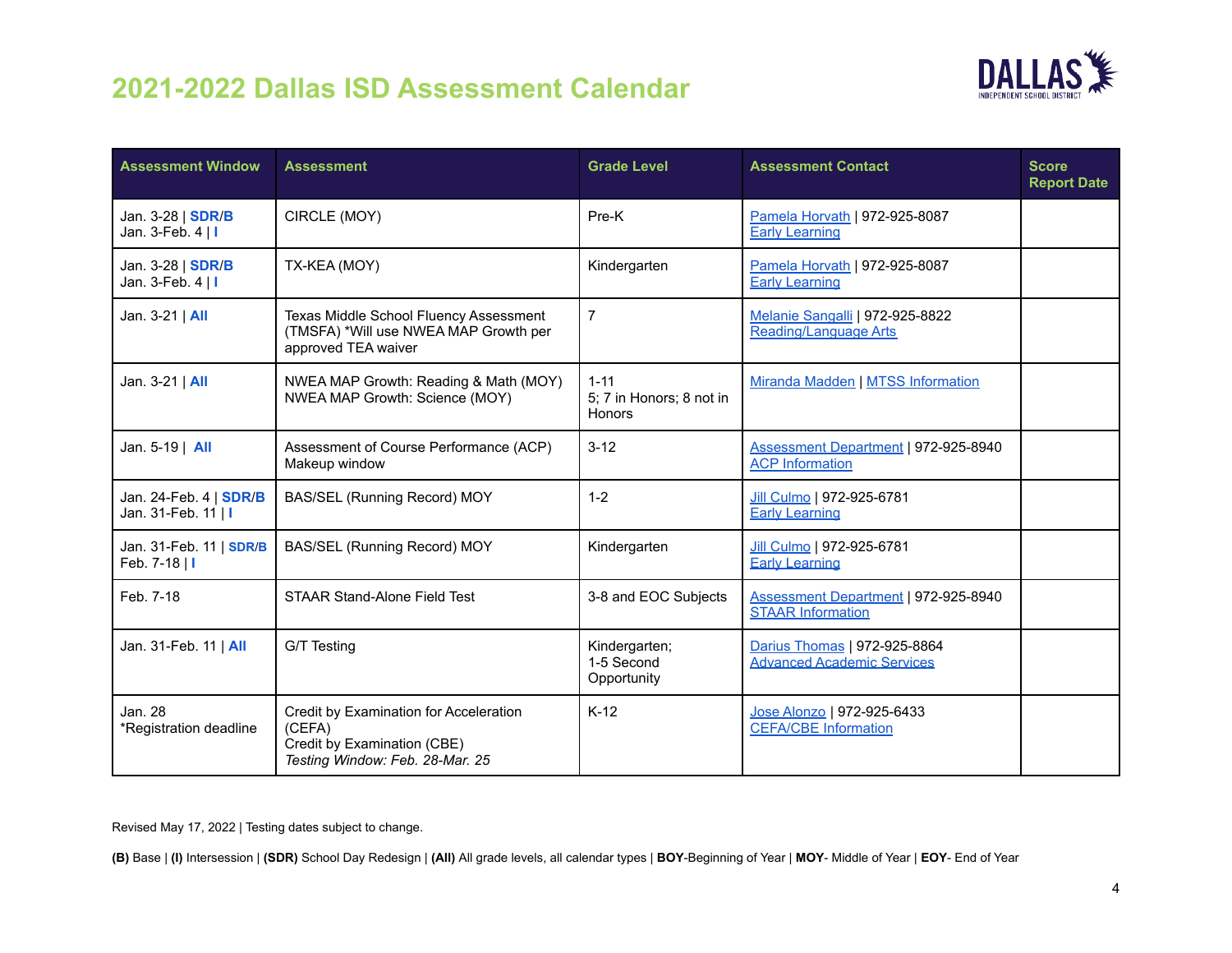

| <b>Assessment Window</b>                                     | <b>Assessment</b>                                                                                                                                      | <b>Grade Level</b> | <b>Assessment Contact</b>                                                                               | <b>Score</b><br><b>Report Date</b> |
|--------------------------------------------------------------|--------------------------------------------------------------------------------------------------------------------------------------------------------|--------------------|---------------------------------------------------------------------------------------------------------|------------------------------------|
| Feb. 21-Apr. 1   All                                         | Texas English Language Proficiency<br>Assessment System (TELPAS) (K-1 Holistic;<br>2-12 Online Reading & Listening/Speaking;<br>2-12 Holistic Writing) | $K-12$             | Assessment Department   972-925-8940                                                                    |                                    |
| Feb. 21-Apr. 1   All                                         | Texas English Language Proficiency<br>Assessment System-Alternate (TELPAS<br>Alternate) (2-12 Holistic)                                                | $2 - 12$           | Assessment Department   972-925-8940                                                                    |                                    |
| Feb. 28-Mar. 11   All                                        | Common Assessments (Spring)                                                                                                                            | 3-8, EOC Subjects  | Celina Jimenez   972-925-6422<br><b>CA Information</b>                                                  |                                    |
| Mar. 7-Apr. 29   All                                         | Physical Fitness Assessment (for full year<br>courses and spring only courses)                                                                         | $3 - 12$           | Rhonda Rutherford-Odom   972-925-6771<br><b>STEM Health and Physical Education</b><br><b>Department</b> | May 2-13                           |
| Mar. 2                                                       | <b>SAT School Day</b>                                                                                                                                  | 11                 | Aren Robinson   972-925-5475<br><b>SAT Information</b>                                                  |                                    |
| Mar. 8-11                                                    | Fast-Track ACP- Semester 1/Quarterly ACP                                                                                                               | $9 - 12$           | <b>Assessment Department   972-925-8940</b><br><b>Quarterly/Fast-Track Information</b>                  | 24 hours<br>after testing          |
| Mar. 21-Apr. 29 (Preview)<br>Mar. 28-Apr. 29<br>(Assessment) | <b>STAAR Alternate 2</b>                                                                                                                               | 3-8, EOC Subjects  | <b>Assessment Department   972-925-8940</b><br><b>STAAR Alternate 2 Information</b>                     |                                    |
| Apr. 5 (Paper)<br>Apr. 5-8 (Online)                          | STAAR EOC English I                                                                                                                                    | $9 - 12$           | Assessment Department   972-925-8940<br><b>STAAR Information</b>                                        |                                    |
| Apr. 7 (Paper)<br>Apr. 7-8 (Online)                          | STAAR EOC English II                                                                                                                                   | $9 - 12$           | Assessment Department   972-925-8940<br><b>STAAR Information</b>                                        |                                    |
| Apr. 8 Deadline                                              | STAAR EOC: Last day for all paper and online<br>testing $(E1, E2)$                                                                                     | $9 - 12$           | <b>Assessment Department   972-925-8940</b><br><b>STAAR Information</b>                                 |                                    |

Revised May 17, 2022 | Testing dates subject to change.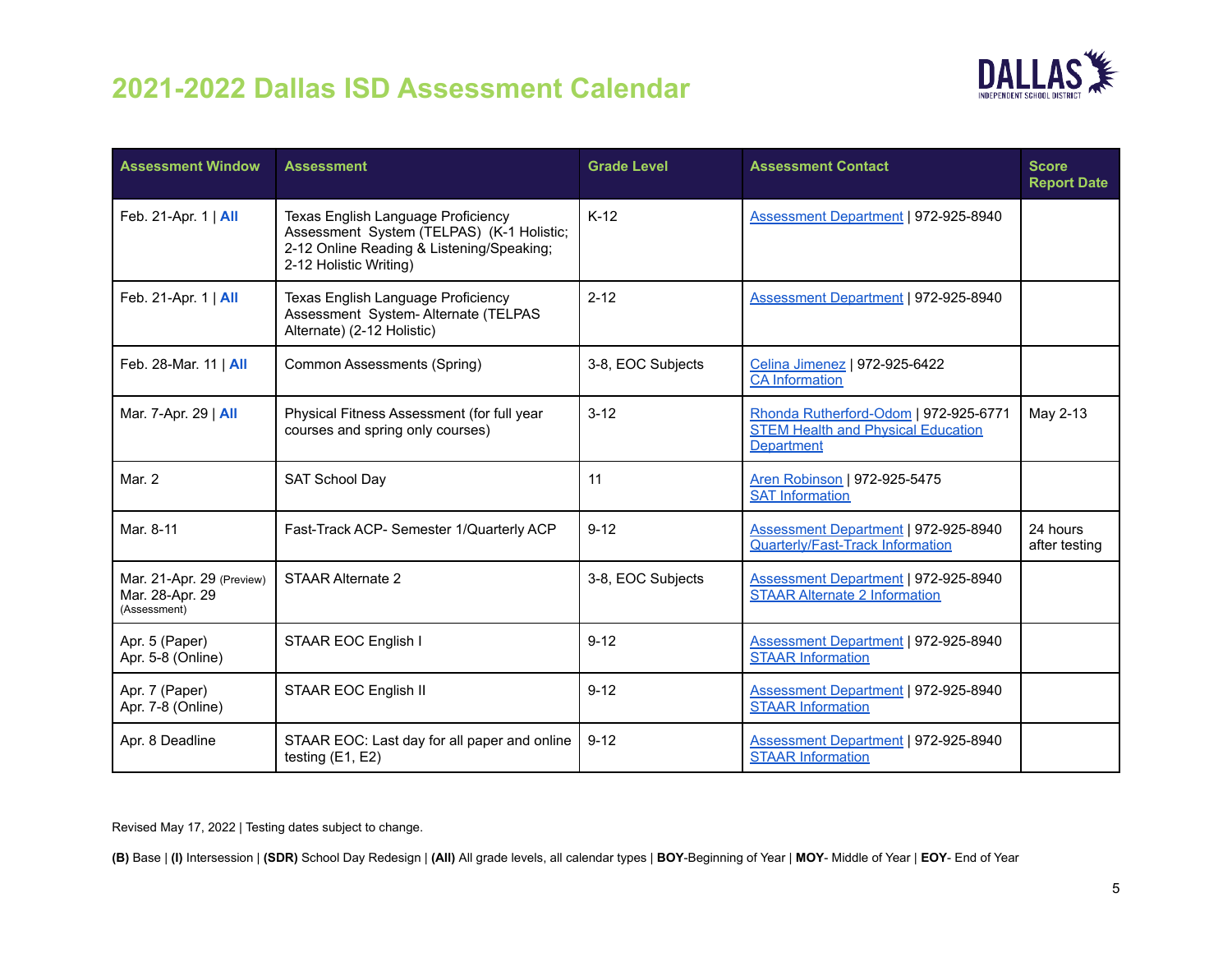

| <b>Assessment Window</b>                                                 | <b>Assessment</b>                                                                                                         | <b>Grade Level</b>                                   | <b>Assessment Contact</b>                                               | <b>Score</b><br><b>Report Date</b> |
|--------------------------------------------------------------------------|---------------------------------------------------------------------------------------------------------------------------|------------------------------------------------------|-------------------------------------------------------------------------|------------------------------------|
| Apr. 15<br>*Registration deadline                                        | Credit by Examination for Acceleration<br>(CEFA)<br>Credit by Examination (CBE)<br>Testing Window: Jun. 20-30             | $K-12$                                               | Jose Alonzo   972-925-6433<br><b>CEFA/CBE Information</b>               |                                    |
| Apr. 18-22                                                               | Panorama Student Surveys                                                                                                  | $3 - 12$                                             | <b>Student Survey Evaluation</b><br>972-925-6446                        |                                    |
| Apr. 18-29<br>Apr. 18-May 6   B<br>Apr. 18-May 6   B                     | NWEA MAP Growth: Reading & Math (EOY)<br>NWEA MAP Growth: Reading & Math (EOY)<br>NWEA MAP Growth: Science (EOY) optional | $9 - 11$<br>$6-8$<br>7 in Honors; 8 not in<br>Honors | Miranda Madden   MTSS Information                                       |                                    |
| Apr. 18-May 6   All                                                      | Texas Middle School Fluency Assessment<br>(TMSFA) *Will use NWEA MAP Growth per<br>approved TEA waiver                    | $\overline{7}$                                       | Melanie Sangalli   972-925-8822<br><b>Reading/Language Arts</b>         |                                    |
| Apr. 22<br>*Registration deadline                                        | Credit by Examination for Acceleration<br>(CEFA)<br>Credit by Examination (CBE)<br>Testing Window: Jul. 11-22             | $K-12$                                               | Jose Alonzo   972-925-6433<br><b>CEFA/CBE</b> Information               |                                    |
| Apr. 25-May $6 \mid B$<br>May 2-13   I<br>May 9-20   <b>SDR</b>          | BAS/SEL (Running Record) EOY                                                                                              | Kindergarten                                         | Jill Culmo   972-925-6781<br><b>Early Learning</b>                      |                                    |
| May 2-20   $\bf{B}$<br>May 9-27   I<br>May 16-June $3  $ SDR             | BAS/SEL (Running Record) EOY                                                                                              | $1 - 2$                                              | Jill Culmo   972-925-6781<br><b>Early Learning</b>                      |                                    |
| May 2-20   <b>B</b><br>May 23-27 & Jun. 6-17   I<br>May 30-Jun. 17   SDR | <b>CIRCLE</b>                                                                                                             | Pre-K 3 & 4                                          | Pamela Horvath   972-925-8087<br><b>Early Learning</b>                  |                                    |
| May 3-6 (Paper)<br>May 3-13 (Online)                                     | STAAR EOC: Algebra I, Biology, US History                                                                                 | $9 - 12$                                             | <b>Assessment Department   972-925-8940</b><br><b>STAAR Information</b> |                                    |

Revised May 17, 2022 | Testing dates subject to change.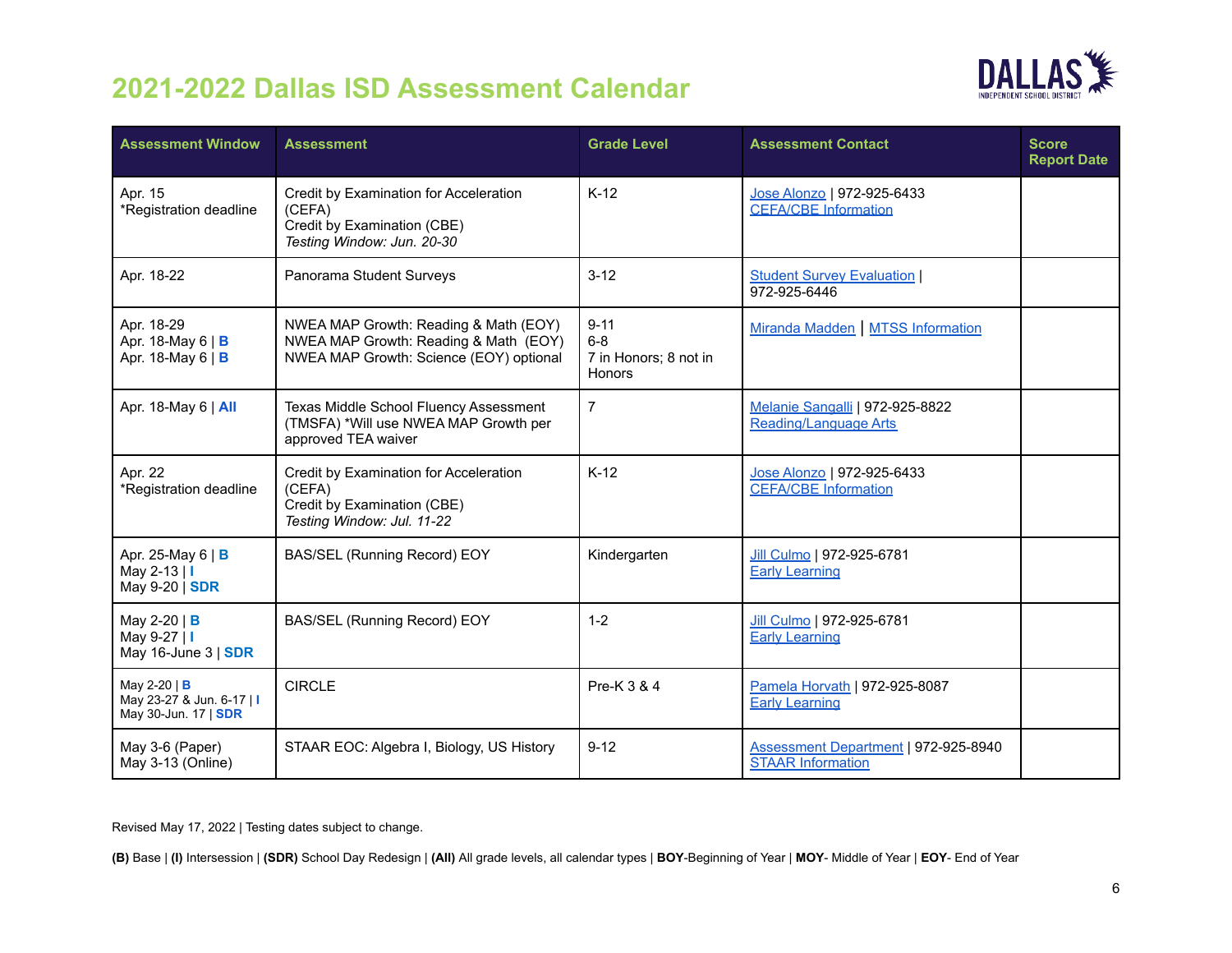

| <b>Assessment Window</b>                                            | <b>Assessment</b>                                                  | <b>Grade Level</b> | <b>Assessment Contact</b>                                               | <b>Score</b><br><b>Report Date</b> |
|---------------------------------------------------------------------|--------------------------------------------------------------------|--------------------|-------------------------------------------------------------------------|------------------------------------|
| May 5 (Paper)<br>May 5-20 (Online)                                  | <b>STAAR Science</b>                                               | 8, 7 Honors        | Assessment Department   972-925-8940<br><b>STAAR Information</b>        |                                    |
| May 6 (Paper)<br>May 6-20 (Online)                                  | <b>STAAR Social Studies</b>                                        | 8                  | <b>Assessment Department   972-925-8940</b><br><b>STAAR Information</b> |                                    |
| May 6 Deadline                                                      | STAAR EOC: Last day for all paper testing<br>(A1, Bio, U.S. Hist)  | $9 - 12$           | Assessment Department   972-925-8940<br><b>STAAR Information</b>        |                                    |
| May 9-20   <b>B</b><br>May 16-27   I<br>May 23-Jun. 3   SDR         | <b>TX-KEA</b>                                                      | Kindergarten       | Pamela Horvath   972-925-8087<br><b>Early Learning</b>                  |                                    |
| May 10 (Paper)<br>May 10-20 (Online)                                | <b>STAAR Mathematics</b>                                           | $3-8$              | <b>Assessment Department   972-925-8940</b><br><b>STAAR Information</b> |                                    |
| May 11 (Paper)<br>May 10-20 (Online)                                | <b>STAAR Reading</b>                                               | $3-8$              | Assessment Department   972-925-8940<br><b>STAAR Information</b>        |                                    |
| May 12 (Paper)<br>May 10-20 (Online)                                | <b>STAAR Science</b>                                               | 5                  | Assessment Department   972-925-8940<br><b>STAAR Information</b>        |                                    |
| May 13 Deadline                                                     | STAAR Grades 3-8: Last day for paper testing                       | $3-8$              | <b>Assessment Department   972-925-8940</b><br><b>STAAR Information</b> |                                    |
| May 13 Deadline                                                     | STAAR EOC: Last day for all online testing<br>(A1, Bio, U.S. Hist) | $9 - 12$           | Assessment Department   972-925-8940<br><b>STAAR Information</b>        |                                    |
| May 20 Deadline                                                     | STAAR Grades 3-8: Last day for online testing                      | $3-8$              | Assessment Department   972-925-8940<br><b>STAAR Information</b>        |                                    |
| May 23-27   <b>B</b><br>Jun 17, 21-23   <b>SDR</b><br>Jun 21-24   I | Assessment of Course Performance (ACP)                             | $6 - 8$            | <b>Assessment Department   972-925-8940</b>                             |                                    |

Revised May 17, 2022 | Testing dates subject to change.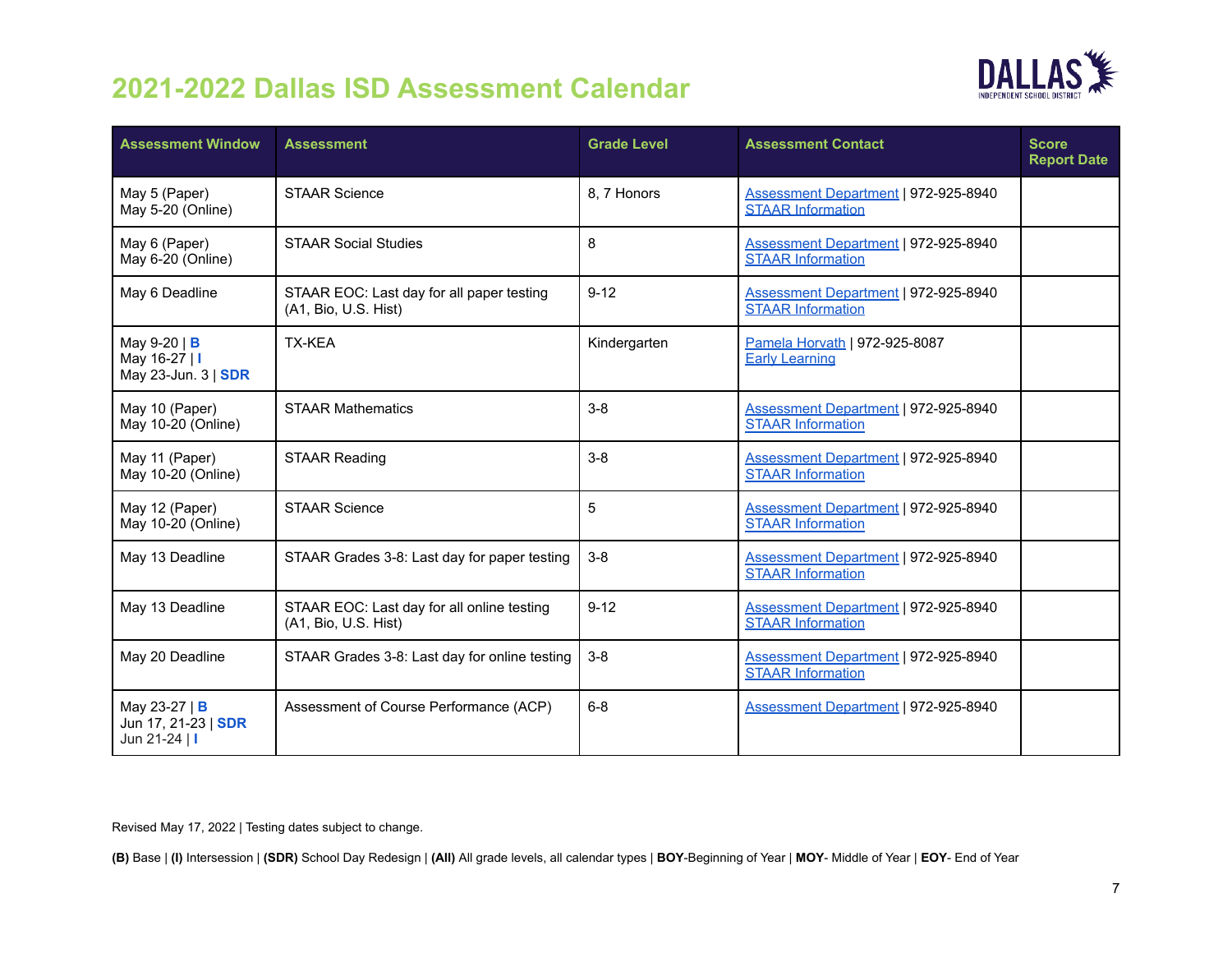

| <b>Assessment Window</b>                                                                                                                                                                     | <b>Assessment</b>                                                                                                                                                                                                                                                                                                                            | <b>Grade Level</b>                                                                                                          | <b>Assessment Contact</b>                                                              | <b>Score</b><br><b>Report Date</b> |
|----------------------------------------------------------------------------------------------------------------------------------------------------------------------------------------------|----------------------------------------------------------------------------------------------------------------------------------------------------------------------------------------------------------------------------------------------------------------------------------------------------------------------------------------------|-----------------------------------------------------------------------------------------------------------------------------|----------------------------------------------------------------------------------------|------------------------------------|
| May 23-27                                                                                                                                                                                    | Assessment of Course Performance (ACP)                                                                                                                                                                                                                                                                                                       | $9 - 12$                                                                                                                    | Assessment Department   972-925-8940                                                   |                                    |
| May 24-27                                                                                                                                                                                    | Fast-Track ACP- Semester 2/Quarterly ACP                                                                                                                                                                                                                                                                                                     | $9 - 12$                                                                                                                    | <b>Assessment Department   972-925-8940</b><br><b>Quarterly/Fast-Track Information</b> | 24 hours<br>after testing          |
| May 31-Jun 13   B<br>Jun. 20-Jul. 1   <b>I/SDR</b>                                                                                                                                           | Assessment of Course Performance (ACP)<br>Makeup Window                                                                                                                                                                                                                                                                                      | $6 - 12$                                                                                                                    | Assessment Department   972-925-8940                                                   |                                    |
| May 16-27   <b>B</b><br>May 16-27   <b>B</b><br>May 23-Jun. 3   <b>SDR</b><br>May 23-Jun. 3   SDR<br>May 23-Jun.10   I<br>May 23-Jun.10   I<br>Jun. 6-17   I/SDR<br>Jun. 6-17   <b>I/SDR</b> | NWEA MAP Growth: Reading & Math (EOY)<br>NWEA MAP Growth: Science (EOY) optional<br>NWEA MAP Growth: Reading & Math (EOY)<br>NWEA MAP Growth: Science (EOY) optional<br>NWEA MAP Growth: Reading & Math (EOY)<br>NWEA MAP Growth: Science (EOY) optional<br>NWEA MAP Growth: Reading & Math (EOY)<br>NWEA MAP Growth: Science (EOY) optional | $K-5$<br>5<br>$6 - 8$<br>7 in Honors; 8 not in<br>Honors<br>$6 - 8$<br>7 in Honors; 8 not in<br><b>Honors</b><br>$K-5$<br>5 | Miranda Madden   MTSS Information                                                      |                                    |
| Jun. 21 (Paper &<br>Online)                                                                                                                                                                  | STAAR EOC: English I                                                                                                                                                                                                                                                                                                                         | $9 - 12$                                                                                                                    | <b>Assessment Department   972-925-8940</b><br><b>STAAR Information</b>                |                                    |
| Jun. 23 (Paper &<br>Online)                                                                                                                                                                  | STAAR EOC: English II                                                                                                                                                                                                                                                                                                                        | $9 - 12$                                                                                                                    | Assessment Department   972-925-8940<br><b>STAAR Information</b>                       |                                    |
| Jun. 21-24 (Paper)<br>Jun. 21-Jul. 1 (Online)                                                                                                                                                | STAAR EOC: Algebra 1, Biology, U.S. History                                                                                                                                                                                                                                                                                                  | $9 - 12$                                                                                                                    | <b>Assessment Department   972-925-8940</b><br><b>STAAR Information</b>                |                                    |
| Jun. 24 Deadline                                                                                                                                                                             | STAAR EOC: Last day for paper testing                                                                                                                                                                                                                                                                                                        | $9 - 12$                                                                                                                    | <b>Assessment Department   972-925-8940</b><br><b>STAAR Information</b>                |                                    |
| Jul. 1 Deadline                                                                                                                                                                              | STAAR EOC: Last day for online testing                                                                                                                                                                                                                                                                                                       | $9 - 12$                                                                                                                    | <b>Assessment Department   972-925-8940</b><br><b>STAAR Information</b>                |                                    |

Revised May 17, 2022 | Testing dates subject to change.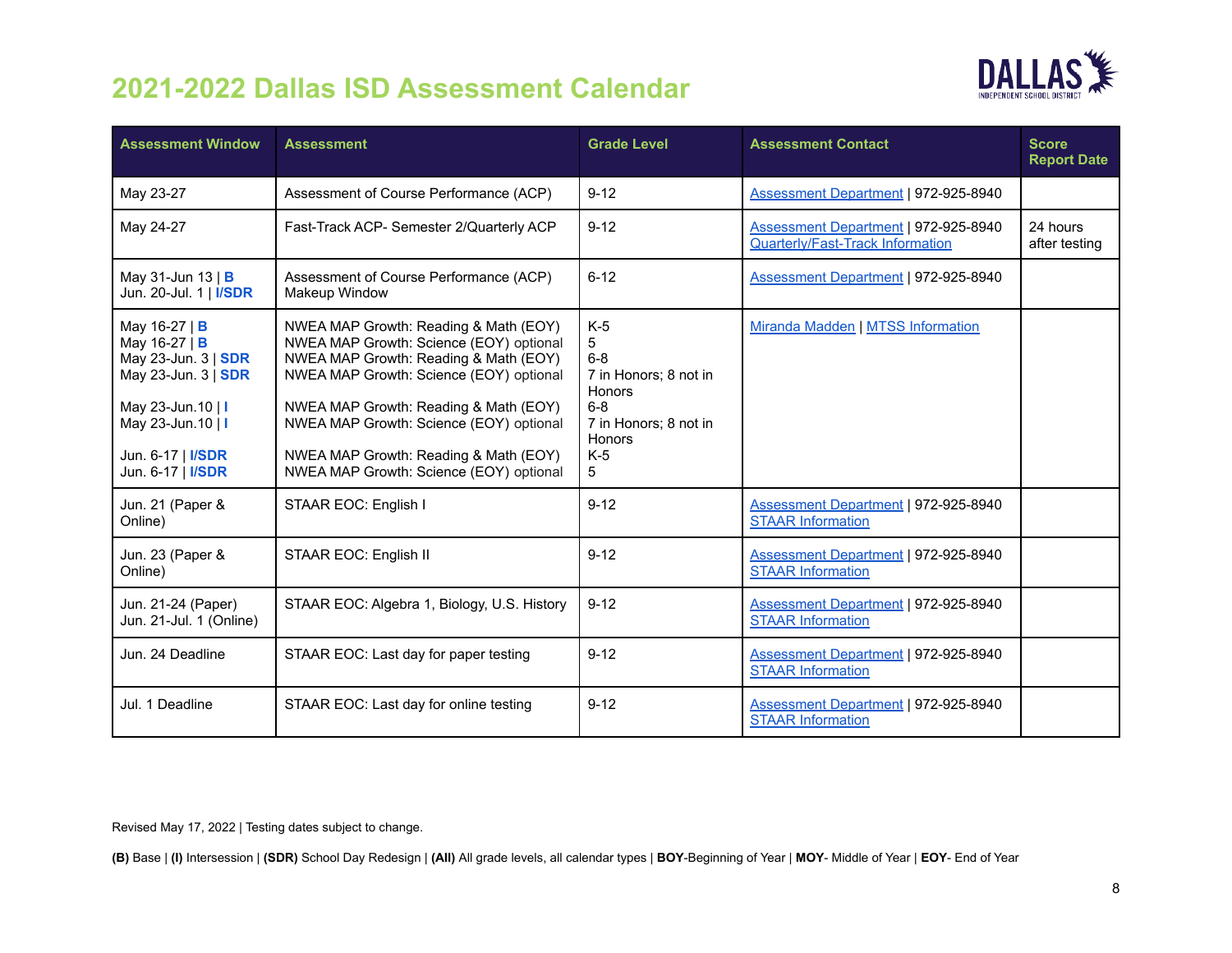

|                                      | <b>Advanced Placement (AP) Submission Deadlines</b>                                  |                                                                                                                                                                                                                                                                                                                                  |                                      |  |
|--------------------------------------|--------------------------------------------------------------------------------------|----------------------------------------------------------------------------------------------------------------------------------------------------------------------------------------------------------------------------------------------------------------------------------------------------------------------------------|--------------------------------------|--|
| Apr. 30 (11:59 p.m. ET)              | Computer Science Principles: Students submit their Create performance task as final. | AP Seminar and AP Research: Students submit performance tasks as final and their presentations to be scored by their AP Seminar or AP Research teachers. AP                                                                                                                                                                      |                                      |  |
| May 6 (by 8 p.m. ET)                 |                                                                                      | Art and Design: Last day for AP coordinators to submit digital AP 2-D Art and Design, 3-D Art and Design, and Drawing portfolios and to gather 2-D Art and Design<br>and Drawing students for physical portfolio assembly. Teachers should forward completed digital Art and Design portfolios to coordinators before this date. |                                      |  |
| <b>Advanced Placement (AP) Exams</b> |                                                                                      |                                                                                                                                                                                                                                                                                                                                  |                                      |  |
| <b>Test Dates</b>                    | Morning (8:00 a.m.)                                                                  | Afternoon (12:00 p.m.)                                                                                                                                                                                                                                                                                                           | Afternoon (2:00 p.m.)                |  |
| May 2                                | Japanese Language and Culture<br>United States Government and Politics               | Chemistry<br>Spanish Literature and Culture                                                                                                                                                                                                                                                                                      |                                      |  |
| May 3                                | <b>Environmental Science</b>                                                         | Psychology                                                                                                                                                                                                                                                                                                                       |                                      |  |
| May 4                                | English Literature and Composition                                                   | <b>Comparative Government and Politics</b><br>Computer Science A                                                                                                                                                                                                                                                                 |                                      |  |
| May 5                                | Human Geography<br>Macroeconomics                                                    | Seminar<br><b>Statistics</b>                                                                                                                                                                                                                                                                                                     |                                      |  |
| May 6                                | European History<br>United States History                                            | Art History<br>Microeconomics                                                                                                                                                                                                                                                                                                    |                                      |  |
| May 9                                | Calculus AB<br>Calculus BC                                                           | <b>Computer Science Principles</b><br>Italian Language and Culture                                                                                                                                                                                                                                                               |                                      |  |
| May 10                               | English Language and Composition                                                     | Physics C: Mechanics                                                                                                                                                                                                                                                                                                             | Physics C: Electricity and Magnetism |  |
| May 11                               | Chinese Language and Culture<br>Spanish Language and Culture                         | Biology                                                                                                                                                                                                                                                                                                                          |                                      |  |
| May 12                               | French Language and Culture<br>World History                                         | Physics 1: Algebra-Based                                                                                                                                                                                                                                                                                                         |                                      |  |
| May 13                               | German Language and Culture<br>Music Theory                                          | Latin<br>Physics 2: Algebra Based                                                                                                                                                                                                                                                                                                |                                      |  |

Revised May 17, 2022 | Testing dates subject to change.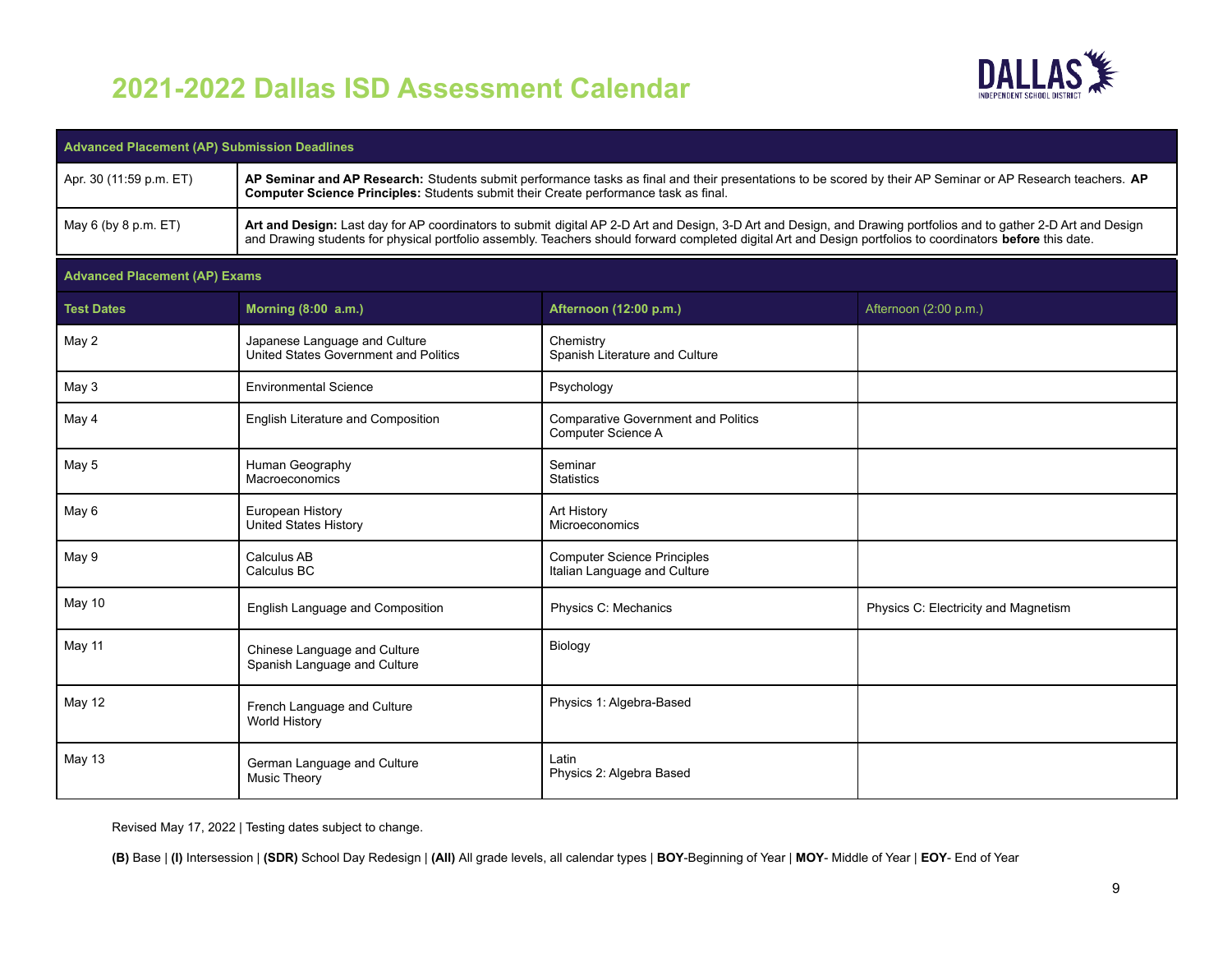

| SAT 2021-2022     |                              |                                   |                                |  |
|-------------------|------------------------------|-----------------------------------|--------------------------------|--|
| <b>Test Dates</b> | <b>Registration Deadline</b> | <b>Late Registration Deadline</b> | <b>SAT Score Release Dates</b> |  |
| Aug. 28           | Jul. 30                      | Aug. 17                           | Sept. 10                       |  |
| Oct. 2            | Sept. 3                      | Sept. 21                          | Oct. 15                        |  |
| Nov. 6            | Oct. 8                       | Oct. 26                           | Nov. 19                        |  |
| Dec. 4            | Nov. 4                       | Nov. 23                           | Dec. 17                        |  |
| Mar. 12           | Feb. 11                      | Mar. 1                            | Mar. 25                        |  |
| May 7             | Apr. 8                       | Apr. 26                           | <b>May 20</b>                  |  |
| Jun. 4            | May 5                        | <b>May 25</b>                     | Jul. 13                        |  |

| ACT 2021-2022     |                              |                                   |                                         |
|-------------------|------------------------------|-----------------------------------|-----------------------------------------|
| <b>Test Dates</b> | <b>Registration Deadline</b> | <b>Late Registration Deadline</b> | <b>SAT Score Release Dates</b>          |
| Sept. 11          | Aug. 6                       | Aug. 20                           | Available about two weeks after testing |
| Oct. 23           | Sept. 17                     | Oct. 1                            | Available about two weeks after testing |
| Dec. 11           | Nov. 5                       | Nov. 19                           | Available about two weeks after testing |
| Feb. 12           | Jan. 7                       | Jan. 21                           | Available about two weeks after testing |
| Apr. 2            | Feb. 25                      | Mar. 11                           | Available about two weeks after testing |
| Jun. 11           | May 6                        | May 20                            | Available about two weeks after testing |
| Jul. 16           | Jun. 17                      | Jun. 24                           | Available about two weeks after testing |

Revised May 17, 2022 | Testing dates subject to change.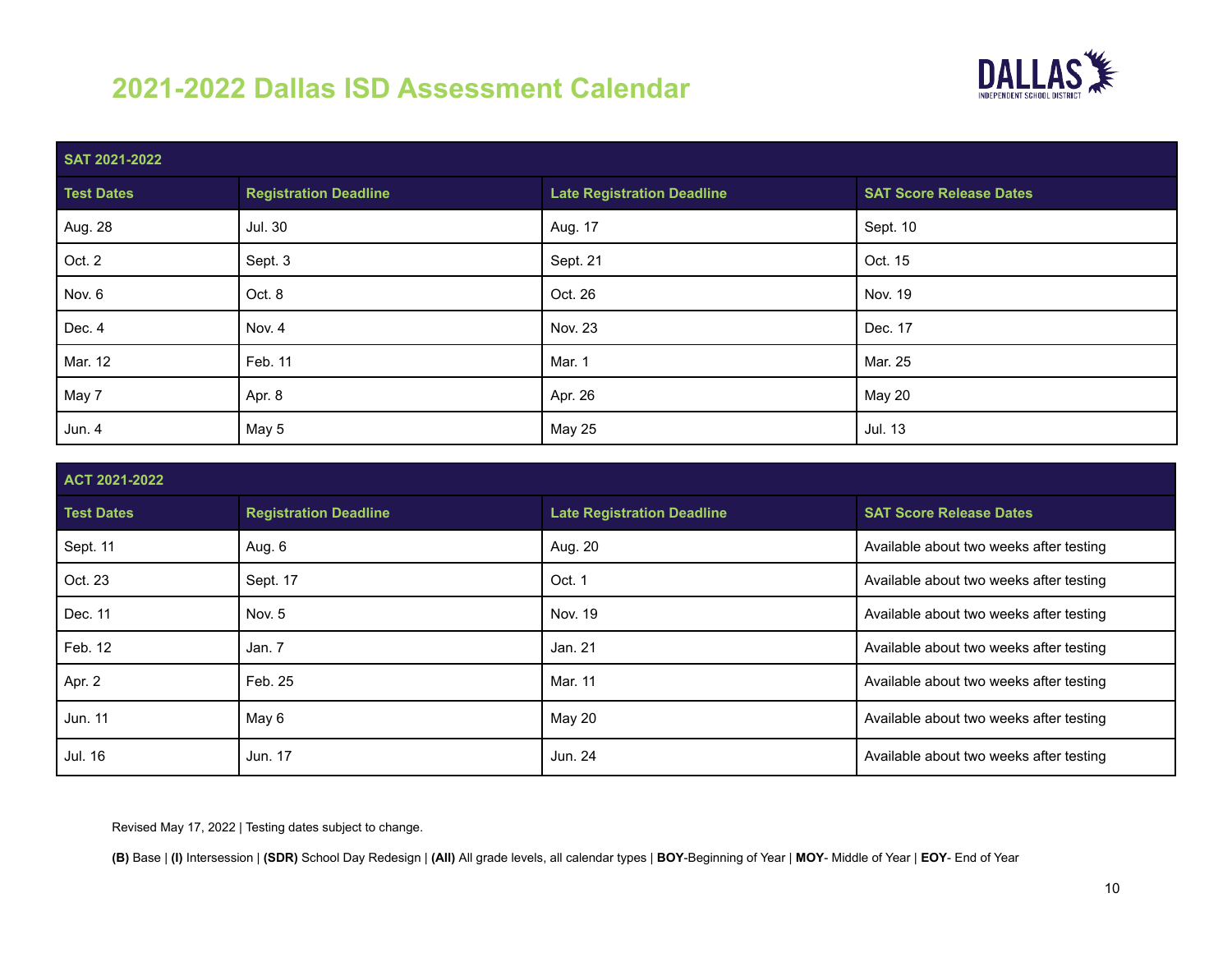

| Magnet School Testing 2021-2022 (Optional) |                                                                                                                                      |                    |                                                                                                                            |                                    |
|--------------------------------------------|--------------------------------------------------------------------------------------------------------------------------------------|--------------------|----------------------------------------------------------------------------------------------------------------------------|------------------------------------|
| <b>Assessment Window</b>                   | <b>Assessment</b>                                                                                                                    | <b>Grade Level</b> | <b>Assessment Contact</b>                                                                                                  | <b>Score</b><br><b>Report Date</b> |
| Oct. 1-Feb. 4<br>*Registration window      | Registration period for parents to request NWEA<br>MAP Growth assessment for Dallas ISD enrolled<br>Magnet School Testing applicants | $3 - 8$            | Contact your home campus to register for<br>magnet school testing.<br><b>Magnet School Information</b>                     | One week<br>after testing          |
| Jan. 14<br>*Registration deadline          | Registration Deadline for Magnet School Testing<br>on Jan. 22                                                                        | $K-10$             | Contact the selected magnet school of choice<br>to register for magnet school testing.<br><b>Magnet School Information</b> | One week<br>after testing          |
| Jan. 22                                    | Magnet School Testing (for non-Dallas ISD<br>enrolled)                                                                               | $K-10$             | Contact the selected magnet school of choice<br>to register for magnet school testing.<br><b>Magnet School Information</b> | One week<br>after testing          |
| Feb. 4<br>*Registration deadline           | Registration Deadline for Magnet School Testing<br>on Feb. 12                                                                        | $K-10$             | Contact the selected magnet school of choice<br>to register for magnet school testing.<br><b>Magnet School Information</b> | One week<br>after testing          |
| Feb. 12                                    | Magnet School Testing (for non-Dallas ISD<br>enrolled)                                                                               | $K-10$             | Contact the selected magnet school of choice<br>to register for magnet school testing.<br><b>Magnet School Information</b> | One week<br>after testing          |

Revised May 17, 2022 | Testing dates subject to change.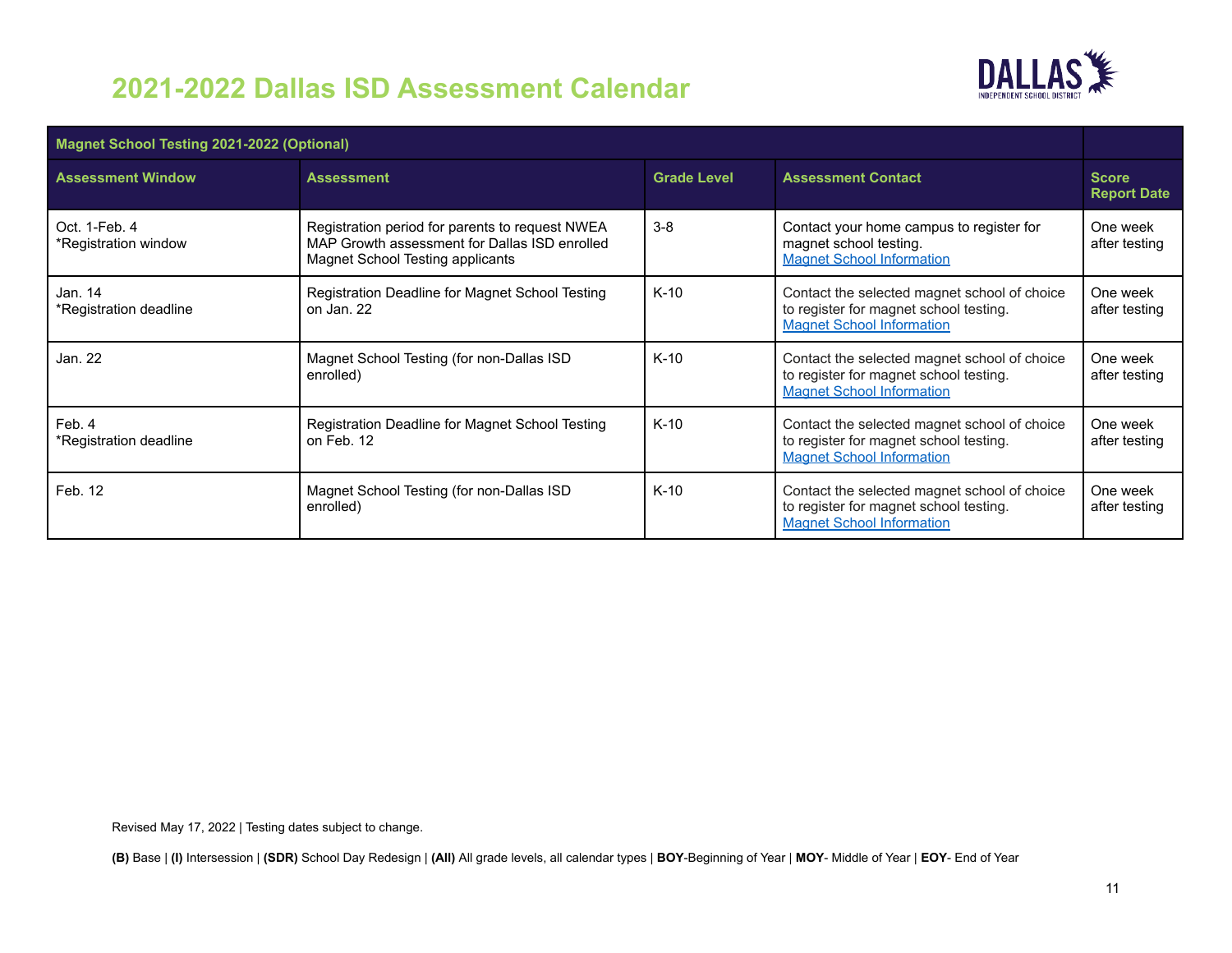

| <b>Calendar Changes and Updates</b>                                            |                                                                                                |                                                                                                                                                                                 |                                                      |                      |  |  |
|--------------------------------------------------------------------------------|------------------------------------------------------------------------------------------------|---------------------------------------------------------------------------------------------------------------------------------------------------------------------------------|------------------------------------------------------|----------------------|--|--|
| <b>Assessment</b>                                                              | <b>Original Assessment Window</b>                                                              | <b>Revised Assessment Window</b>                                                                                                                                                | <b>Grade Level</b>                                   | <b>Revision Date</b> |  |  |
| <b>STAAR Social Studies</b>                                                    | May 6 (Paper)<br>May 6-20 (Online)                                                             | No change; Previously omitted from<br>calendar by mistake                                                                                                                       | 8                                                    | August 18, 2021      |  |  |
| <b>STAAR Stand Alone Field Test</b>                                            | February 14-18                                                                                 | February 7-18                                                                                                                                                                   | 3-8 and EOC<br>Subjects                              | August 18, 2021      |  |  |
| STAAR EOC: Last day for all online testing<br>(A1, Bio, U.S. Hist)             | May 13 Deadline                                                                                | No change; Previously omitted from<br>calendar by mistake                                                                                                                       | $9 - 12$                                             | August 18, 2021      |  |  |
| STAAR EOC: Algebra 1, Biology, U.S. History                                    | Jun. 20-24 (Paper)<br>Jun. 21-Jul. 1 (Online)                                                  | Jun. 21-24 (Paper)<br>Jun. 21-Jul. 1 (Online)                                                                                                                                   | $9 - 12$                                             | August 30, 2021      |  |  |
| Texas Middle School Fluency Assessment<br>(TMSFA)                              | Aug. 23-Sept. 17   All<br>Jan. 3-21   All<br>Apr. 18-May 6   All                               | No change to assessment windows.<br>Dallas ISD has selected NWEA MAP<br>Growth as the tool to replace TMSFA<br>therefore students' MAP data will<br>meet the TMSFA requirement. |                                                      | September 1, 2021    |  |  |
| Physical Fitness Assessment (for full year courses<br>and spring only courses) | Mar. - Jun.   All                                                                              | Mar. 7-Apr. 29                                                                                                                                                                  | $3 - 12$                                             | September 3, 2021    |  |  |
| <b>Student Survey</b>                                                          | May                                                                                            | April 18-22                                                                                                                                                                     | $3 - 12$                                             | October 13, 2021     |  |  |
| Assessment of Course Performance (ACP)<br>Makeup window                        | Dec. 14-17   All                                                                               | Dec. 13-17   All                                                                                                                                                                | $6 - 12$                                             | November 15, 2021    |  |  |
| Assessment of Course Performance (ACP)<br>Makeup window                        | Not Posted                                                                                     | Jan. 5-19 (Fall ACPs)<br>May 31-Jun 13   B (Spring ACPs)<br>Jun. 20-Jul.1   I/SDR                                                                                               | $6 - 12$                                             | November 15, 2021    |  |  |
| Assessment of Course Performance (ACP)<br>Makeup window                        | Jan. 5-19 (Fall)<br>May 31-Jun 13   $\bf{B}$ (Spring)<br>Jun. 20-Jul.1   <b>I/SDR</b> (Spring) | No change to assessment window                                                                                                                                                  | Revised to specify<br>this is for grades<br>$6 - 12$ | December 1, 2021     |  |  |

Revised May 17, 2022 | Testing dates subject to change.